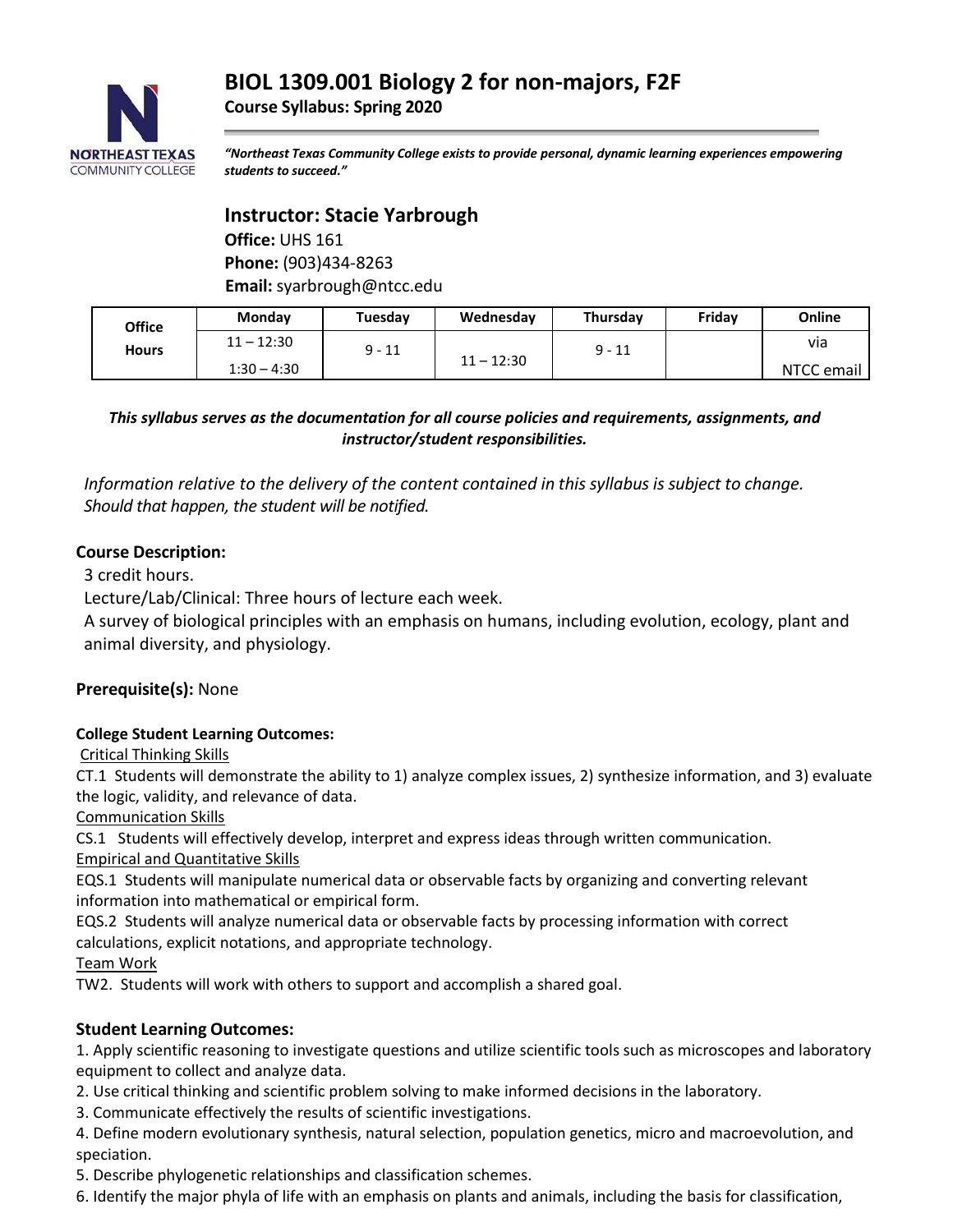structural and physiological adaptations, evolutionary history, and ecological significance.

7. Describe basic animal physiology and homeostasis as maintained by organ systems.

8. Compare different sexual and asexual life cycles noting their adaptive advantages.

9. Illustrate the relationship between major geologic change, extinctions, and evolutionary trends.

#### **Evaluation/Grading Policy:**

Evaluation is accomplished as follows:

Quizzes = 15% Unit Exams = 48% Ecology Paper = 12% Final Exam = 25%

Grades will be awarded as follows:

 $89.5 - 100% = A$  $79.5 - 89.4% = B$  $69.5 - 79.4% = C$  $59.5 - 69.4% = D$ Below 59.5% = F

#### **Required Instructional Materials:**

Concepts of Biology

**Publisher:** Open Stax **ISBN Number:** 10 193816811

#### **Optional Instructional Materials:**

Notebook along with pens/pencils for note taking during class. Tests must be taken with a #2 pencil. Scantrons for exams. There are hard copies of the book available for purchase at the NTCC bookstore. The online version of the book is free.

#### **Minimum Technology Requirements:** None

#### **Required Computer Literacy Skills**: None

#### **Course Structure and Overview:**

This is a 16 week, face to face lecture covering the classification and diversity of life on earth as well as a look at human systems and ecology.

#### **Communications:**

If you need to get in touch with me outside of class time or office hours, please email me at [syarbrough@ntcc.edu.](mailto:syarbrough@ntcc.edu)

#### **Institutional/Course Policy:**

Students will not be allowed to make up **in class quizzes** that **might be** missed. If a student must miss an exam, the absence should be pre-arranged and if approved, a make-up will be scheduled. **The last day to drop with a "W" is April 9.** If circumstances require you to withdraw from this course, you must do so by that date. It is the **student's responsibility** to initiate the withdrawal with the registrar's office. **Failure to officially withdraw will result in your receiving a grade of F.**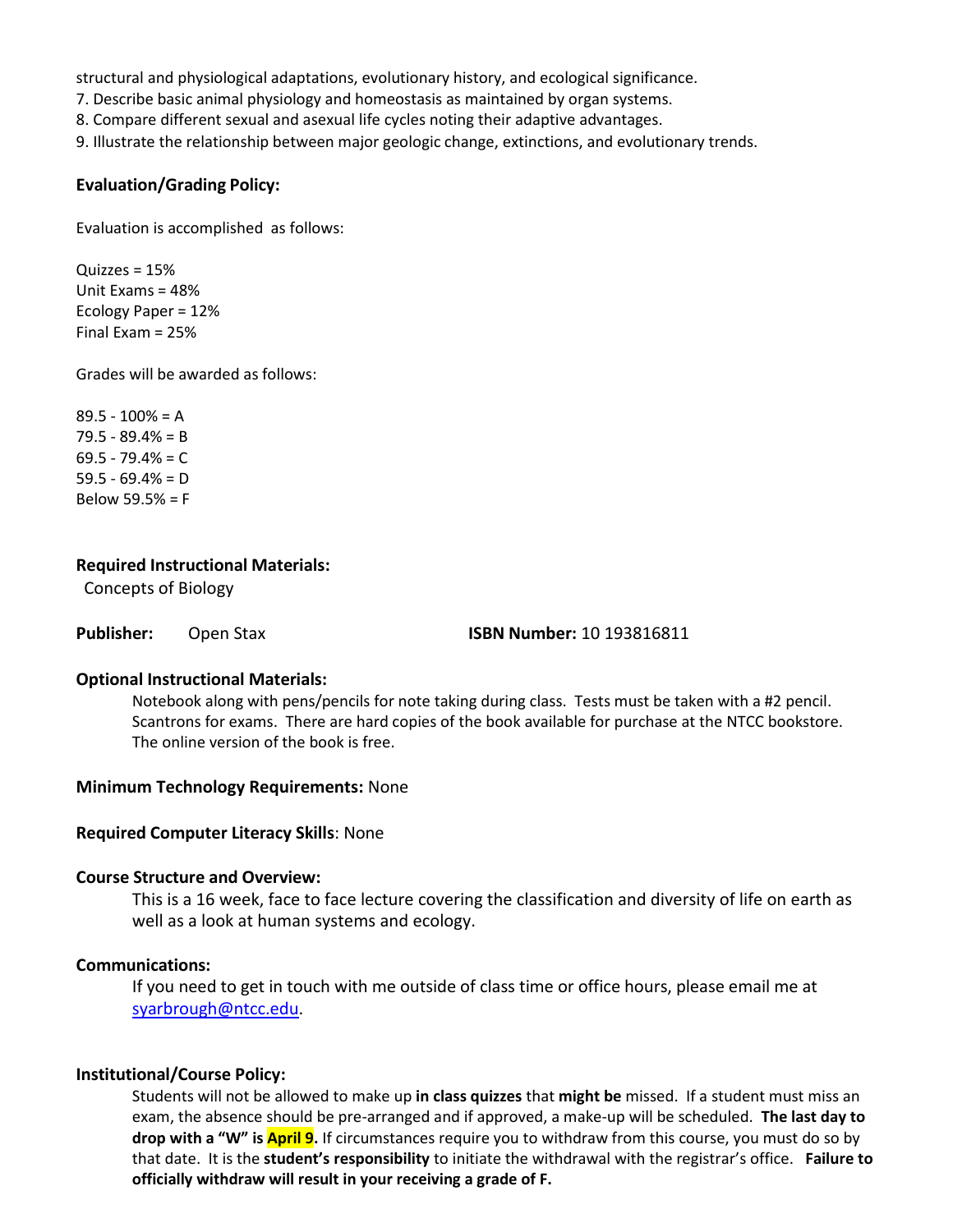#### **NTCC Academic Honesty/Ethics Statement:**

NTCC upholds the highest standards of academic integrity. The college expects all students to engage in their academic pursuits in an honest manner that is beyond reproach using their intellect and resources designated as allowable by the course instructor. Students are responsible for addressing questions about allowable resources with the course instructor. Academic dishonesty such as cheating, plagiarism, and collusion is unacceptable and may result in disciplinary action. This course will follow the NTCC Academic Honesty and Academic Ethics policies stated in the Student Handbook. Refer to the student handbook for more information on these subjects.

#### **ADA Statement:**

It is the policy of NTCC to provide reasonable accommodations for qualified individuals who are students with disabilities. This College will adhere to all applicable federal, state, and local laws, regulations, and guidelines with respect to providing reasonable accommodations as required to afford equal educational opportunity. It is the student's responsibility to request accommodations. An appointment can be made with the Academic Advisor/Coordinator of Special Populations located in Student Services and can be reached at 903-434-8264. For more information and to obtain a copy of the Request for Accommodations, please refer to the special populations page on the NTCC websit[e.](http://www.ntcc.edu/index.php?module=Pagesetter&func=viewpub&tid=111&pid=1) 

#### **Family Educational Rights and Privacy Act (FERPA)**:

The Family Educational Rights and Privacy Act (FERPA) is a federal law that protects the privacy of student education records. The law applies to all schools that receive funds under an applicable program of the U.S. Department of Education. FERPA gives parents certain rights with respect to their children's educational records. These rights transfer to the student when he or she attends a school beyond the high school level. Students to whom the rights have transferred are considered "eligible students." In essence, a parent has no legal right to obtain information concerning the child's college records without the written consent of the student. In compliance with FERPA, information classified as "directory information" may be released to the general public without the written consent of the student unless the student makes a request in writing. Directory information is defined as: the student's name, permanent address and/or local address, telephone listing, dates of attendance, most recent previous education institution attended, other information including major, field of study, degrees, awards received, and participation in officially recognized activities/sports.

## **Tentative Course Timeline (\*note\* instructor reserves the right to make adjustments to this timeline at any point in the term):**

Week 1: Diversity of Life Week 2 Diversity of Life Week 3: Diversity of Microbes, Fungi, and Protists Week 4: Test I (Feb 12/13) Week 5: Diversity of Plants Week 6: Diversity of Plants Week 7: Diversity of Animals Week 8: Test II (March 9/10) March 9 – 13 Spring Break Week 9: The Body's Systems Week 10: The Immune System and Disease